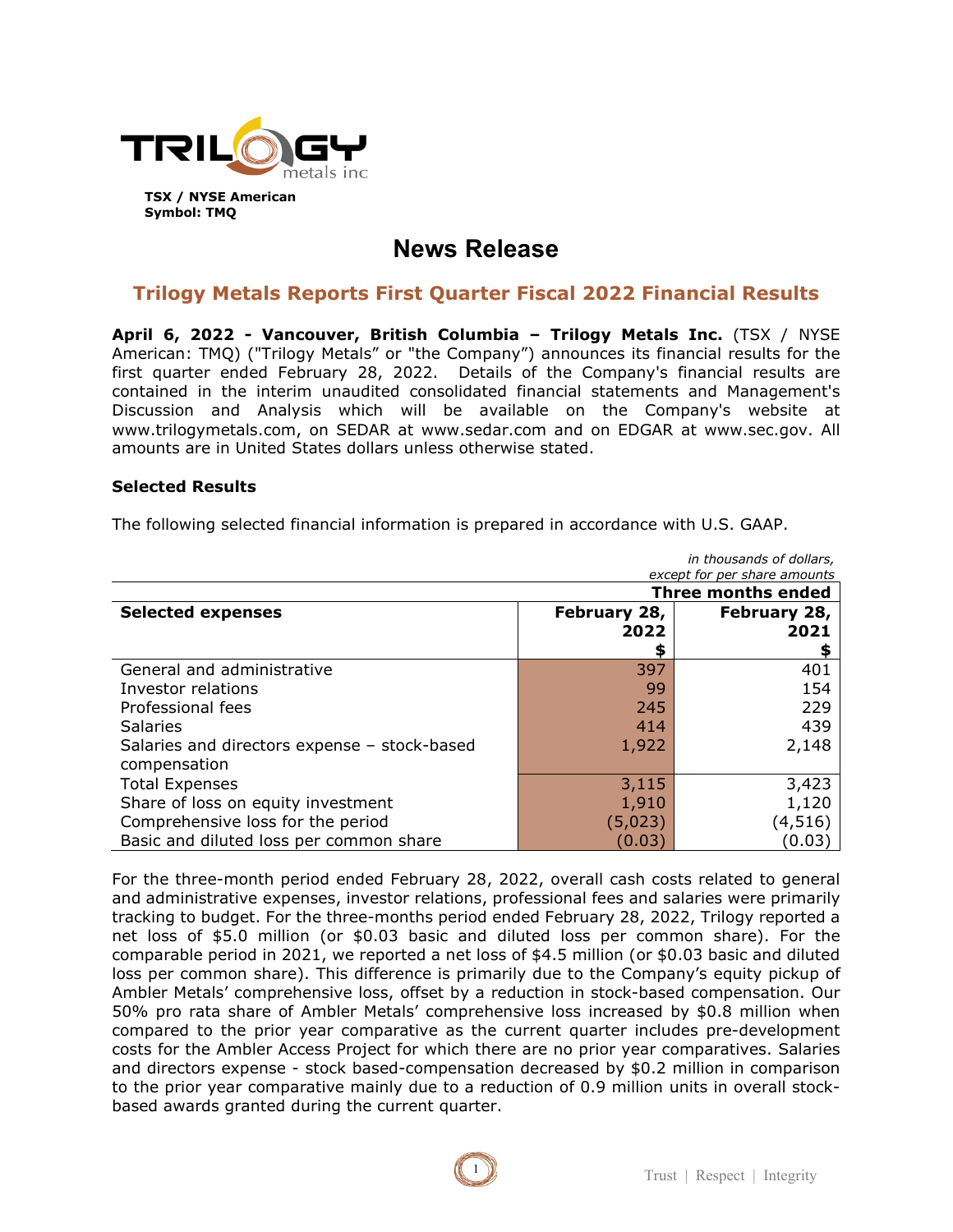## **Ambler Access Project ("AAP")**

In a press release dated February 23, 2022, the Company announced that the United States Department of the Interior ("DOI") filed a motion on February 22, 2022 to remand the Final Environmental Impact Statement ("FEIS") and suspend the right-of-way permits issued to the Alaska Industrial Development and Export Authority ("AIDEA") for the Ambler Access Project. The DOI stated that the suspension of the road permits will allow it to carry out additional supplemental work on the FEIS. The motion also indicated that the DOI has requested that the lawsuits filed in 2021 against the DOI by a coalition of national and Alaska environmental non-government organizations be suspended. The lawsuits had been filed in response to the United States Bureau of Land Management's ("BLM") issuance of the Joint Record of Decision ("JROD"), that authorized a right-of-way across federally managed lands for AIDEA and the Ambler Access Project.

The Company has commenced discussions with its partners, including NANA Regional Corporation, Inc. ("NANA"), AIDEA, the Northwest Arctic Borough, the State of Alaska and South32 Limited to understand the potential impact of the above decision by the DOI on AIDEA's proposed plan and budget for the 2022 summer field season activities that were previously announced.

In mid-March 2022, the BLM and the DOI suspended the right-of-way grant and the right-ofway permit ("ROW permits") to AIDEA relating to the Ambler Access Project over federal land while the DOI conducts further analysis and consultation. While the suspension decisions are in place: AIDEA may not conduct any activities that rely on the authority of the ROW permits; the terms and conditions of the ROW permits are tolled; and all rental fee obligations are suspended. The suspension does not preclude AIDEA from applying for special use permits to conduct activities on the lands subject to the ROW permits or granted pursuant to applicable law or authority other than the suspended ROW permits.

On March 22, 2022, the Intervenor Defendants (the State of Alaska, NANA, AIDEA, and Ambler Metals LLC ("Ambler Metals")) filed briefs in opposition to the DOI's motion for a voluntary remand. In its brief, Ambler Metals stated that it does not oppose the voluntary remand motion subject to the following conditions: (i) no vacatur or termination of the permits; (ii) the remand must be completed within nine months; (iii) that there must be status updates to the court every 60 days during the remand period; and (iv) the federal defendants (DOI) must lodge the administrative record within 30 days of issuing any new decision. Also on March 22, 2022, the plaintiffs filed a motion asking the court to deny the motion for voluntary remand without vacatur of the permits and either allow merits briefing to proceed or simply vacate the Federal Defendants reviews and decisions.

On April 5, 2022, the Federal Defendants responded to the plaintiffs' arguments against voluntary remand and argued that vacatur of the decisions was not appropriate. Federal Defendants also argued that the court should retain jurisdiction, but disagreed with arguments requesting a court-imposed schedule. The Federal Defendants propose filing a status report every 90 days.

#### **Liquidity and Capital Resources**

We expended \$1.5 million on operating activities during the first quarter of 2022 which is consistent with the prior year comparative. The majority of cash spent on operating activities during the quarter was on corporate salaries, annual fees paid to the Toronto Stock Exchange and the NYSE American Exchange and professional fees related to our annual regulatory filings with the American and Canadian securities commissions.

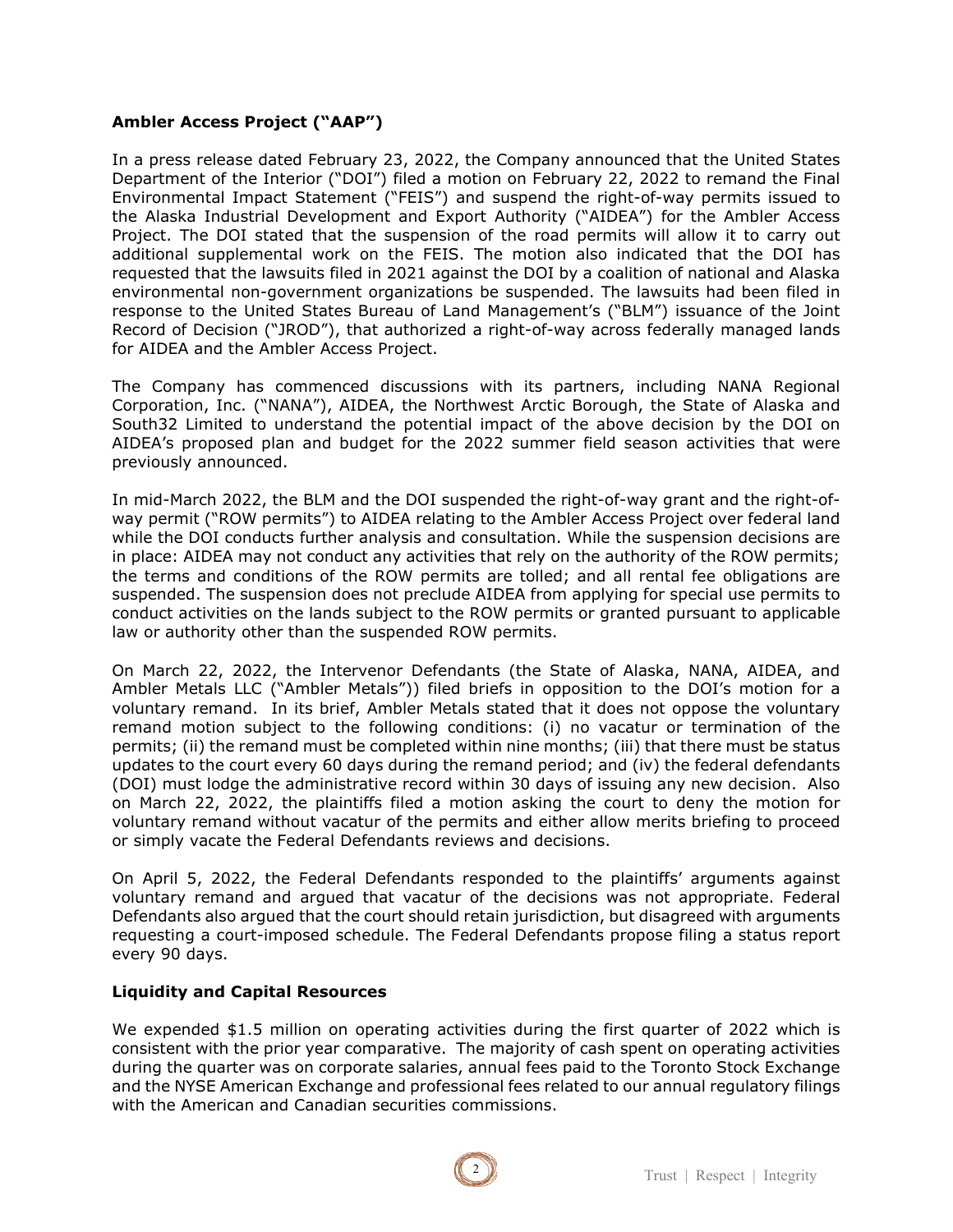At February 28, 2022, we had \$4.8 million in cash and cash equivalents and working capital of \$4.3 million. The Company continues to manage its cash expenditures through its working capital. Management has begun a review of the fiscal 2022 budget for cash preservation opportunities and has reduced cash expenditures where feasible, including but not limited to, reductions in marketing and investor conferences and office expenses. The Company's Board of Directors are considering taking of the cash component of their fees in shares of the Company in an effort to preserve cash and increase share ownership. The Company's senior management team are also considering taking a portion of their base salaries in shares or other equity based compensation of the Company to preserve cash. Management believes that these cost reduction efforts will result in sufficient cash to fund the Company's operations for the next twelve months.

All project related costs are funded by the joint venture. Amber Metals is well funded to advance the UKMP with \$58.2 million in cash and a \$53.2 million loan receivable from South32 as at February 28, 2022. There is sufficient funds at the joint venture to fund the previously announced budgets for the UKMP of \$28.5 million and the Ambler Access Project of \$15.4 million for fiscal 2022. Trilogy does not anticipate having to fund the activities of Ambler Metals until the initial contribution of \$145 million is expended.

### **Qualified Persons**

Richard Gosse, P.Geo., Vice President Exploration for Trilogy Metals Inc., is a Qualified Person as defined by National Instrument 43-101. Mr. Gosse has reviewed the technical information in this news release and approves the disclosure contained herein.

#### **About Trilogy Metals**

Trilogy Metals Inc. is a metals exploration and development company which holds a 50 percent interest in Ambler Metals LLC which has a 100 percent interest in the UKMP in northwestern Alaska. The UKMP is located within the Ambler Mining District which is one of the richest and most-prospective known copper-dominant districts. It hosts world-class polymetallic volcanogenic massive sulphide ("VMS") deposits that contain copper, zinc, lead, gold and silver, and carbonate replacement deposits which have been found to host high-grade copper and cobalt mineralization. Exploration efforts have been focused on two deposits in the Ambler mining district - the Arctic VMS deposit and the Bornite carbonate replacement deposit. Both deposits are located within land package that spans approximately 172,636 hectares. The Company has an agreement with NANA Regional Corporation, Inc., a Regional Alaska Native Corporation that provides a framework for the exploration and potential development of the Ambler mining district in cooperation with local communities. Our vision is to develop the Ambler mining district into a premier North American copper producer.

#### **Company Contacts**

Elaine Sanders **Patrick Donnelly** 

Vice President & Chief Financial Officer Vice President Corporate Communications & Development

#### **604-638-8088 or 1-855-638-8088 # # #**